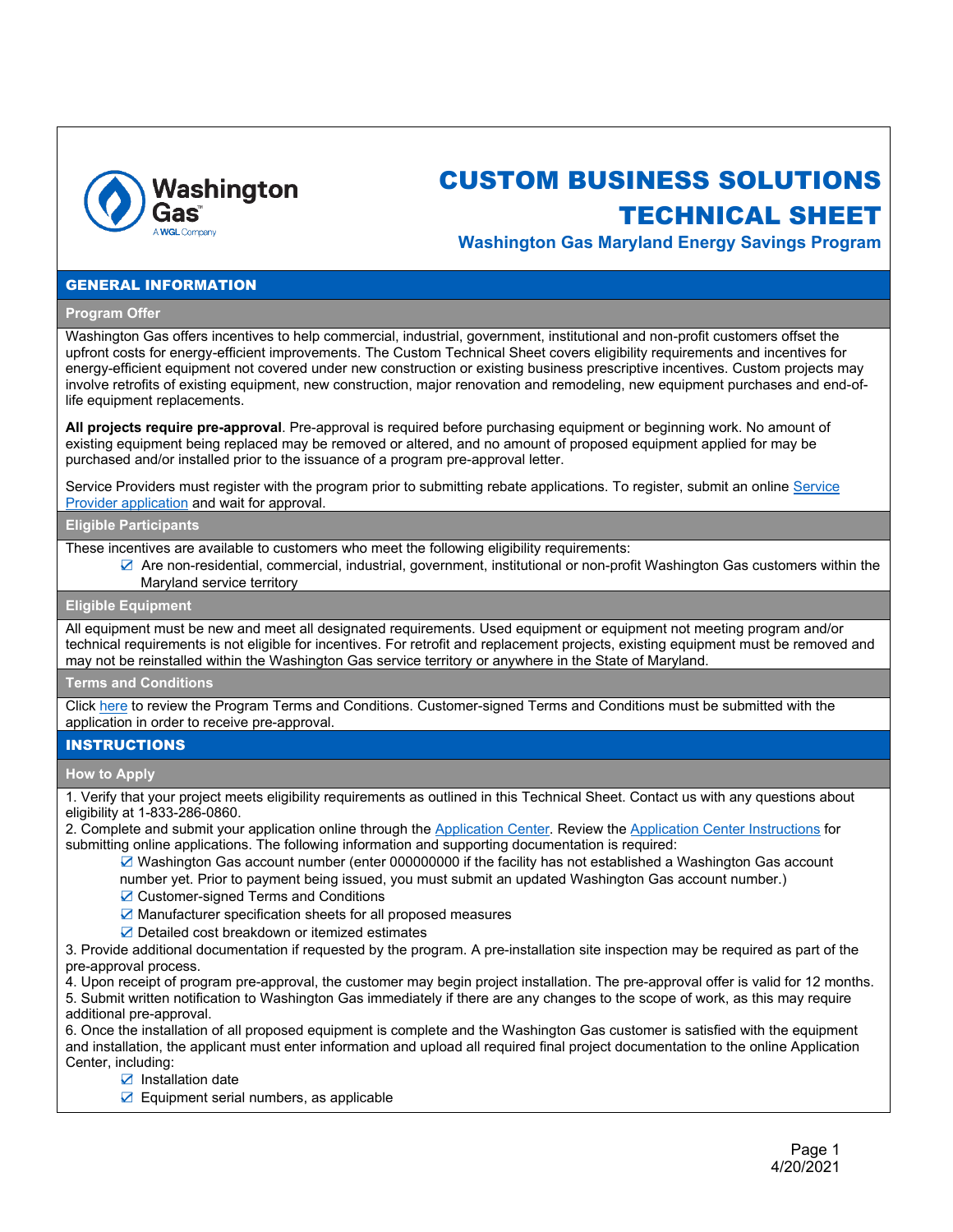## INSTRUCTIONS (continued)

#### **How to Apply**

☑ Customer-signed pre-approval letter

☑ Final detailed invoice(s). The invoice must indicate the date of purchase, project location address, full model numbers of equipment installed at the project site and installed equipment quantity.

- ☑ Signed Minimum Requirements Document (MRD), if applicable
- ☑ Photos of the equipment, including the model number and serial number (optional)

7. A post-installation inspection may be required to verify compliance with program rules, accuracy of project documentation and equipment operation.

8. The program distributes the incentive check to the payee following final approval processing. The incentive check should be received within 6-8 weeks.

# MEASURES AND INCENTIVES

The Custom application must be used for all energy efficiency measures that are not covered by the Existing Business and New Business Construction applications. Custom applications require supporting documentation on equipment performance and calculations documenting the energy savings that are expected to result from each measure. This information typically includes performance data for the existing or base case equipment and the proposed energy efficiency equipment as well as the load profiles under which the equipment operates. There are several methods that can be used to determine the baseline for a given project. Please refer to the Custom Project Baseline Matrix below.

Supporting documentation for each energy efficiency measure submitted with a custom application includes:

**Project Overview:** Provide a brief overview of the proposed project. Include a basic description of the facility and its function, location of affected equipment, and typical facility operation hours.

**Existing System or Base Case Description:** For retrofit projects, describe the existing system or equipment that will be modified under this application and state how the current system is operating. For new construction or end-of-life replacement projects, applications should provide information for the base-efficiency system or equipment. This should include:

☑ Detailed description of the affected equipment including system capacity, age, load profiles, production rate and hours of operation.

☑ Number of existing units.

☑ Manufacturer data sheets with equipment performance ratings (BTUH Capacity, Efficiency rating, etc.). Provide nameplate data if manufacturer data sheets are unavailable.

- ☑ Part-load performance data (where applicable).
- ☑ Description of controls and sequence of operations.

**Proposed System Description:** Describe the measures that are proposed in detail. Include:

☑ Detailed description of high-efficiency system or equipment and operating conditions.

☑ Manufacturer data sheets for the materials or performance ratings for equipment being installed (BTUH Capacity, Efficiency rating, etc.).

- ☑ Description of controls and sequence of operations.
- ☑ One line diagrams (where applicable).

**Cost Estimates:** For retrofit projects, provide a detailed cost breakdown associated with the project, including written proposals from vendors and contractors or itemized estimates of components from up-to-date estimating manuals. For new construction or end-of-life replacement projects, include cost data for base and high-efficiency systems or equipment.

Required to include the estimated costs when filling out the application:

| <b>Estimated Costs</b> |                                   |                                |                                    |                                |  |  |
|------------------------|-----------------------------------|--------------------------------|------------------------------------|--------------------------------|--|--|
|                        | <b>Estimated Material</b><br>Cost | <b>Estimated Labor</b><br>Cost | Estimated<br><b>Equipment Cost</b> | <b>Estimated Total</b><br>Cost |  |  |
| <b>Baseline Costs</b>  |                                   |                                |                                    |                                |  |  |
| Proposed Costs         |                                   |                                |                                    |                                |  |  |

**Energy Impacts:** Include a measure-by-measure summary of the calculated energy and demand savings associated with the project. Clearly indicate all assumptions and variables used in the analysis. This includes all engineering formulas and documentation of all the factors, values and assumptions used in the formulas (Microsoft Excel® spreadsheet preferred).